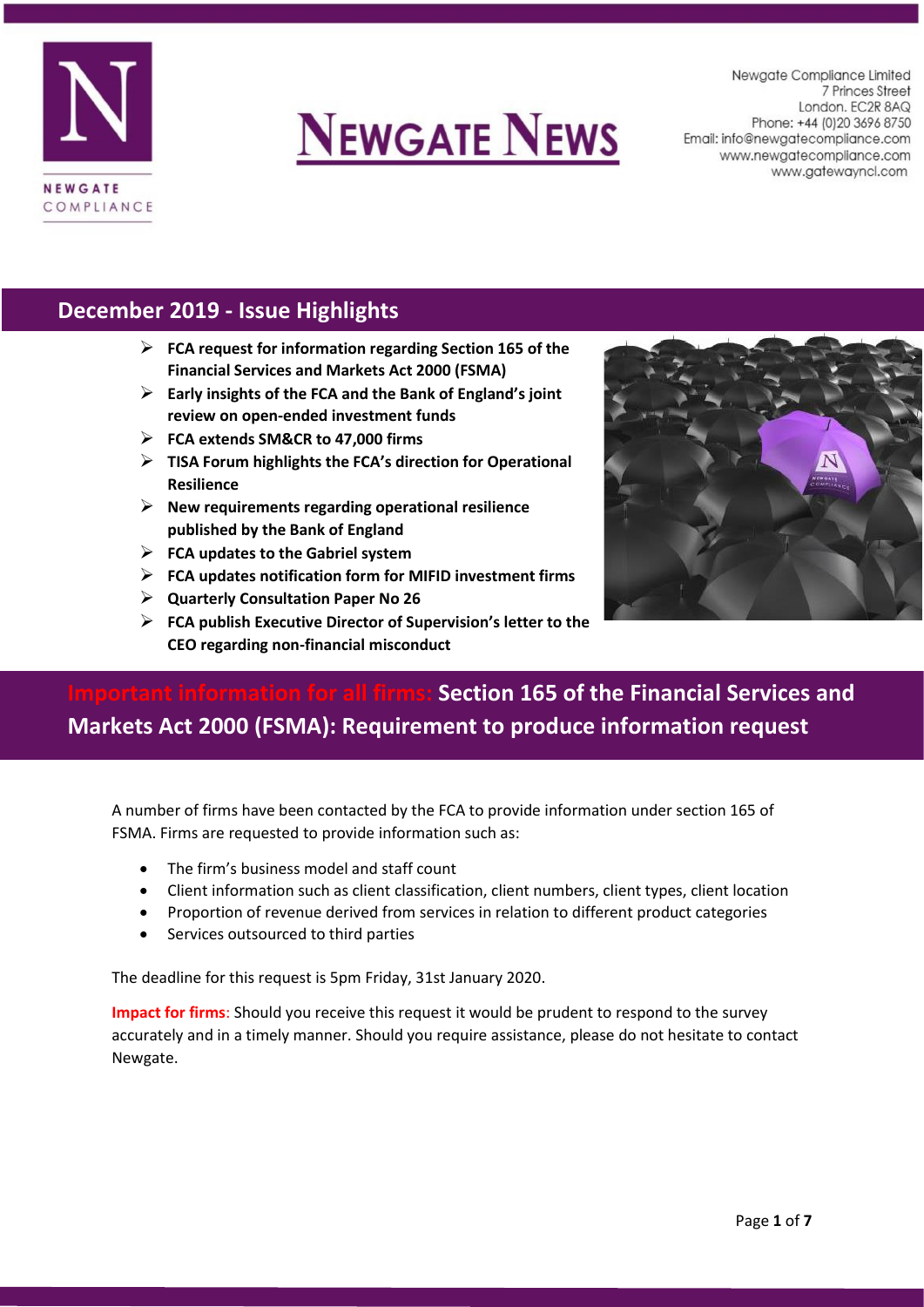

# **NEWGATE NEWS**

Newgate Compliance Limited 7 Princes Street London. EC2R 8AQ Phone: +44 (0) 20 3696 8750 Email: info@newgatecompliance.com www.newgatecompliance.com www.gatewayncl.com

## **IFCA and the Bank of England's joint review sets out initial findings on open-ended investment funds**

The Financial Policy Committee's (FPC) *Financial Stability Report* has set out initial findings of a joint review by the Financial Conduct Authority (FCA) and the Bank of England on open-ended investment funds and the risks posed by their liquidity mismatch.

In its review, the FPC outline ways to achieve greater consistency between the liquidity of fund's assets and its redemption terms.

The initial findings highlight how greater consistency between the liquidity of a fund's assets and its redemption terms are to be achieved:

- 1. The liquidity of funds' assets should be assessed by reference to the price discount needed for a quick sale of a representative sample (vertical slice) of those assets or the time period needed for a sale which avoids a material price discount.
- 2. Redeeming investors should receive a price for their units in the fund that reflects the discount needed to sell the required portion of a fund's assets in the specified redemption notice period.
- 3. Redemption notice periods should reflect the time needed to sell the required portion of a fund's assets without discounts beyond those captured in the price received by redeeming investors.

The principles outlined by the review will be used to inform the development of the FCA's rules for open-ended funds. The conclusions of the review will be released in 2020.

<https://www.fca.org.uk/news/statements/fca-boe-statement-joint-review-open-ended-funds>

## **Important information for all firms: FCA extends SM &CR to 47,000 firms**

As of the 9<sup>th</sup> December 2019, the FCA have extended the Senior Managers and Certification Regime (SM&CR) to 47,000 firms. This includes the senior managers and certification staff in those firms. The SM&CR replaced the Approved Persons Regime (APR) for solo-regulated firms to set a new standard of personal conduct for those working in financial services.

The extension of the SM&CR, previously only applying to the banking and insurance sectors, has been described by the FCA as 'a key step to creating a culture across financial services' ensuring 'individuals step forward and take accountability for their own actions and competence.'

The SM&CR encourages greater individual accountability and sets a new standard of personal conduct in financial services by: ensuring senior managers are accountable for conduct in their areas of responsibility; ensuring a minimum standard of behaviour for everybody working in the sector through the 5 Conduct Rules; and finally, enhancing professionalism in the industry by requiring firms to certify that their staff are fit and proper.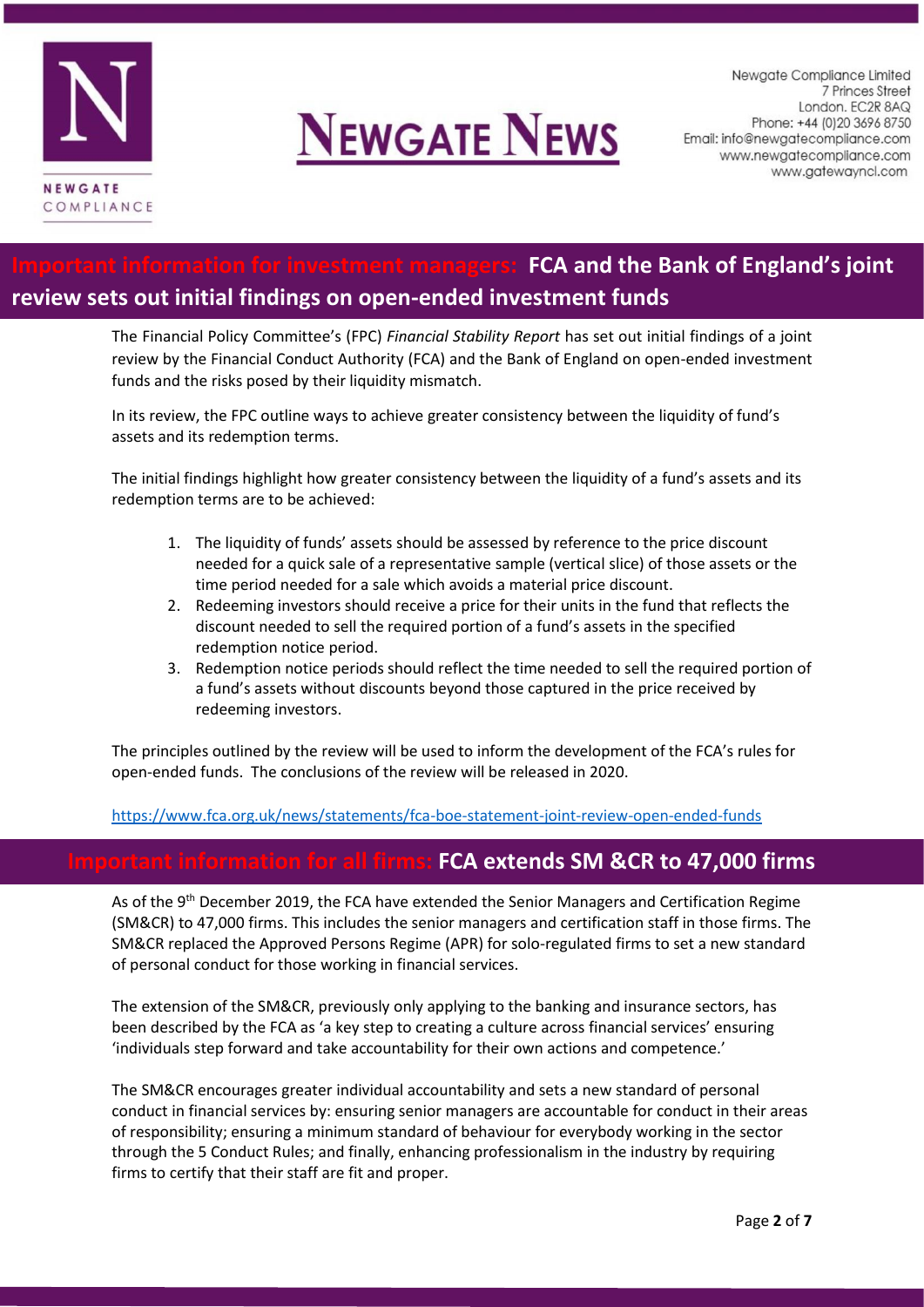



Newgate Compliance Limited 7 Princes Street London. EC2R 8AQ Phone: +44 (0) 20 3696 8750 Email: info@newgatecompliance.com www.newgatecompliance.com www.gatewayncl.com

From the 9<sup>th</sup> December 2020, solo-regulated firms will need to ensure that all relevant staff are trained on the Conduct Rules and how they apply to their roles. Similarly, all staff in certified roles must be fit and proper to perform that role and hold the required certificate. Finally, those with certified roles must submit data to the FCA.

For early preparation you can find more information here[: https://www.fca.org.uk/firms/senior](https://www.fca.org.uk/firms/senior-managers-certification-regime/solo-regulated-firms)[managers-certification-regime/solo-regulated-firms](https://www.fca.org.uk/firms/senior-managers-certification-regime/solo-regulated-firms)

[https://www.fca.org.uk/news/news-stories/fca-extends-senior-managers-and-certification-regime-](https://www.fca.org.uk/news/news-stories/fca-extends-senior-managers-and-certification-regime-47000-firms)[47000-firms](https://www.fca.org.uk/news/news-stories/fca-extends-senior-managers-and-certification-regime-47000-firms)

## **Information for all firms: TISA Forum highlights the FCA's direction for Operation Resilience**

On the 5<sup>th</sup> December 2019, Megan Butler, the Executive Director of Supervision – Investment, Wholesale and Specialists delivered a speech at the TISA forum highlighting that the intention of the FCA is to 'bring about change in how the industry thinks about operational resilience'. Ms Butler emphasised the FCA's intent to focus on the continuity of supply of financial products and services industry during moments of difficulty or disruption. Ms Butler also noted:

- The joint FCA, the Prudential Regulatory Authority (PRA) and Bank of England Consultation Papers on Operational Resilience. The proposals set requirements for firms and financial market infrastructure (FMI) to identify their important business services by considering how disruption to their services impact beyond their own commercial interests. Firms are required to set a tolerance for disruption for each important business service and ensure they can continue to deliver their important business whilst remaining within their impact tolerances during severe scenarios. The proposals also include requirements to map and test important business services to identify vulnerabilities in their operational resilience and drive change where it is needed. The consultation closes on the 3<sup>rd</sup> April 2020.
- The proposals in this Consultation Paper will apply to banks, building societies, PRA designated investment firms, Solvency II firms, Recognised Investment Exchanges, Enhanced scope Senior Managers & Certification Regime (SM&CR) firms, entities authorised or registered under the Payment Services Regulations 2017 (PSRs 2017), and Electronic Money Regulations 2011 (EMRs 2011).
- Firms should implement 'mapping' their important business services and map successful delivery back to the key underlying resources; test their ability to withstand a severe event with reference to impact tolerance; and finally, test results to identify resilience gaps and make investment choices that increase their ability to provide these important business services even in extreme cases of disruption.
- New requirements will sit alongside existing operational risk management practices.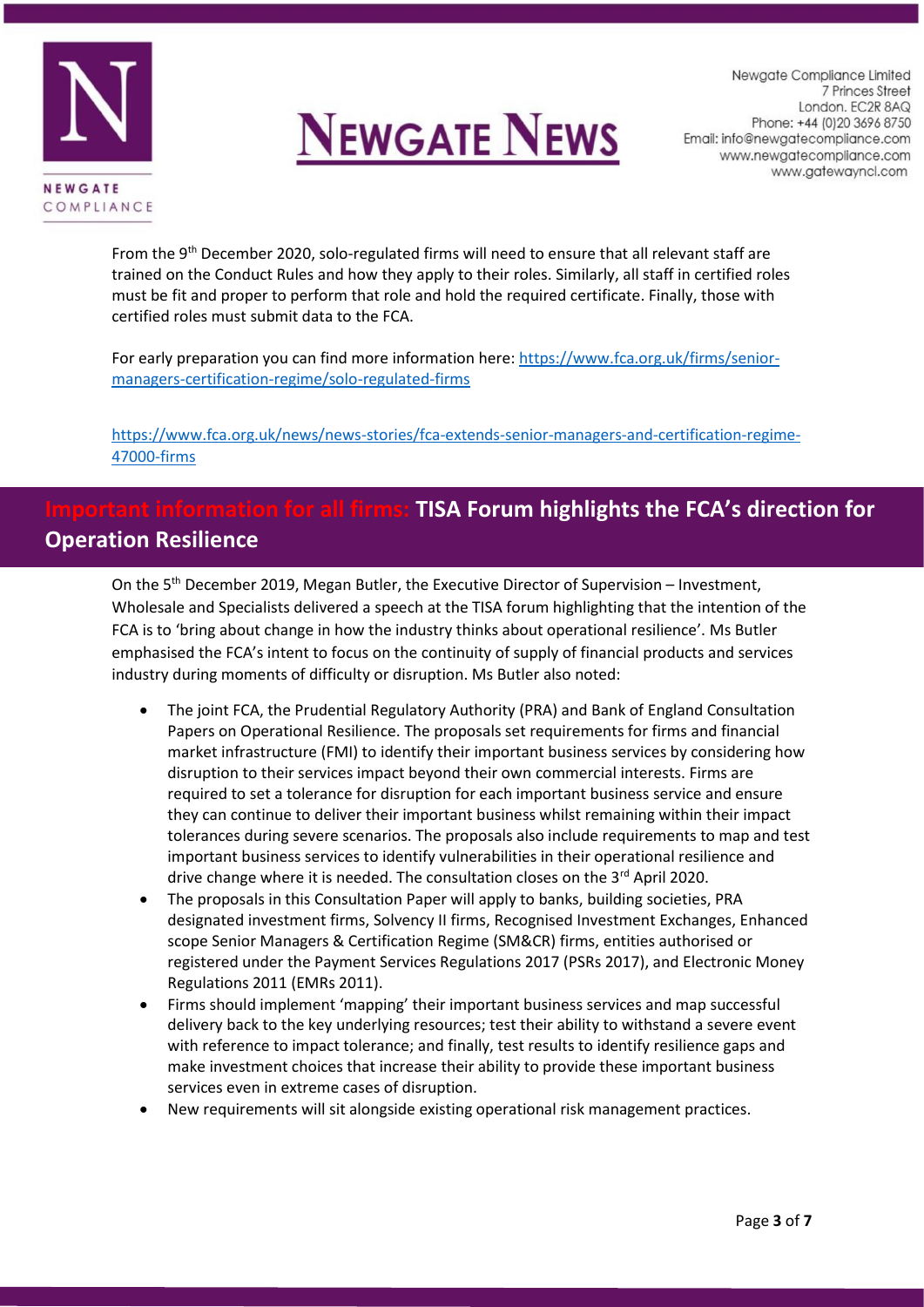



Newgate Compliance Limited 7 Princes Street London. EC2R 8AQ Phone: +44 (0) 20 3696 8750 Email: info@newgatecompliance.com www.newgatecompliance.com www.gatewayncl.com

**Impact for firms:** Operational resilience remains a high priority area for the FCA as indicated in its Business Plan 2019/2020. Firms should review the proposals in the consultation papers and carry out improvements where its existing arrangements fall short of regulatory expectations and guidance.

<https://www.fca.org.uk/news/speeches/view-regulator-operational-resilience>

## **New requirements regarding operational resilience published by the Bank of England**

The Bank of England, PRA and FCA have published a shared policy summary and co-ordinated consultation papers (CPs) on new requirements to strengthen operational resilience in the financial services sector.

The policy proposals highlight firms that are financial market infrastructure (FMIs) are expected to take ownership of their operational resilience. They also highlight the need to prioritise plans and investment choices based on their impact on the public interest.

Under the proposals, firms and FMIs would be expected to:

- 1. Identify their important business services that if disrupted could cause harm to consumers or market integrity.
- 2. Threaten the visibility of firms or cause instability in the financial system.
- 3. Set impact tolerances for each important business service, which would quantify the maximum tolerable level of disruption they would tolerate.
- 4. Identify and document the people, processes, technology, facilities and information that support their important business services.
- 5. Take actions to be able to remain within their impact tolerances through a range of severe but plausible disruption scenarios.

#### Further guidance:

To complement policy proposals on operational resilience, the PRA has published a consultation paper on 'Outsourcing and third-party risk management'. It reinforces the PRA's expectation that firms should ensure their important business services are able to remain within their impact tolerances even when they rely on outsourcing or third-party providers. See also the FCA's Consultation Paper on operational resilience for reading on outsourcing.

[https://www.fca.org.uk/news/press-releases/building-operational-resilience-impact-tolerances](https://www.fca.org.uk/news/press-releases/building-operational-resilience-impact-tolerances-important-business-services)[important-business-services](https://www.fca.org.uk/news/press-releases/building-operational-resilience-impact-tolerances-important-business-services)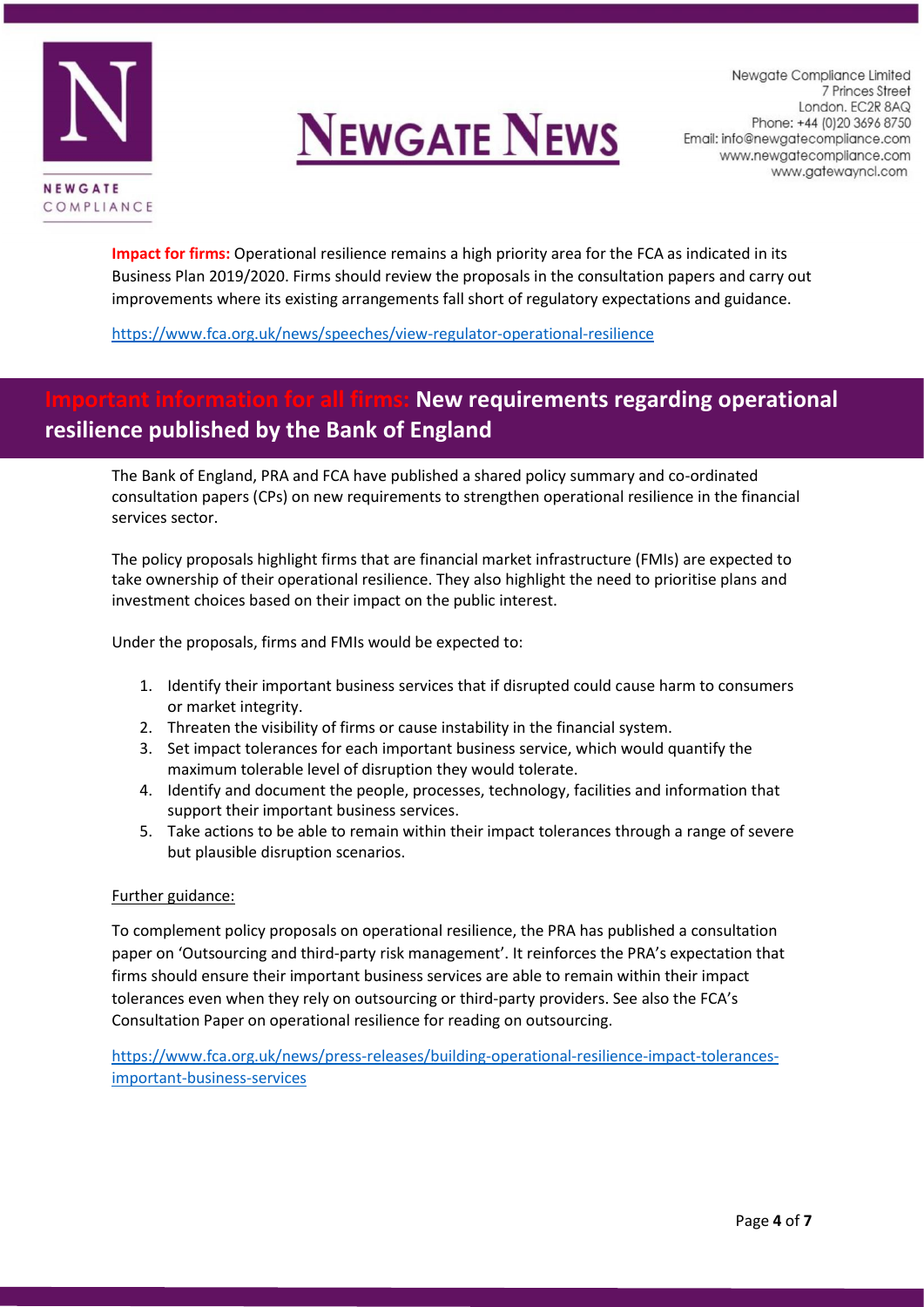

## **NEWGATE NEWS**

Newgate Compliance Limited 7 Princes Street London. EC2R 8AQ Phone: +44 (0) 20 3696 8750 Email: info@newgatecompliance.com www.newgatecompliance.com www.gatewayncl.com

### **Important information for all firms: FCA updates to the Gabriel system**

At roundtable events held across London, Manchester and Edinburgh the FCA explored how proposed improvements to the incumbent Gabriel system would address the key feedback themes raised by users in the July 2019 surveys.

The new platform will centre around ease of user experience, the ability to make regular updates and minimised disruptions to everyday use. The discussion between the FCA and users of their online software is ongoing, and the FCA have promised timely communication regarding its update.

Feedback by users outlined the following areas for improvement:

- 1. Improved access to Gabriel and to notifications, viewing schedules and previously submitted information as well as viewing new data items to be submitted.
- 2. Modernising the experience and 'look' of using the system.
- 3. Heightened efficiency to the submission of data and how the provision of guidance and processes could be improved for the future.

[https://www.fca.org.uk/news/news-stories/fca-meets-firms-discuss-feedback-gabriel-and](https://www.fca.org.uk/news/news-stories/fca-meets-firms-discuss-feedback-gabriel-and-improvements-new-data-collection-platform)[improvements-new-data-collection-platform](https://www.fca.org.uk/news/news-stories/fca-meets-firms-discuss-feedback-gabriel-and-improvements-new-data-collection-platform)

**Important information for MIFID investment firms: FCA updates notification form for MIFID investment firms during management body changes for Non-SMF Directors from the 9th December 2019**

As of the 9<sup>th</sup> December 2019, MIFID investment firms and optional exempt firms will need to use a new form to submit information to the FCA when appointing Non-SMF Directors to, or withdrawing them from, their management body.

This form will be available to download from the Handbook on the 9<sup>th</sup> December 2019 and can be accessed from the following link: [https://www.handbook.fca.org.uk/form/sup/SUP\\_15\\_Annex\\_14R\\_Notification\\_procedures\\_for\\_cha](https://www.handbook.fca.org.uk/form/sup/SUP_15_Annex_14R_Notification_procedures_for_changes_to_the_management_body_non-SMF_directors_20191209.pdf?date=2104-01-01) nges to the management body non-SMF directors 20191209.pdf?date=2104-01-01

If a firm's management body changes, the firm will need to submit the relevant form via Connect.

**Impact for firms:** MIFID investment firms and optional exempt firms should use the new FCA notification forms available in the FCA Handbook and online via Connect for changes to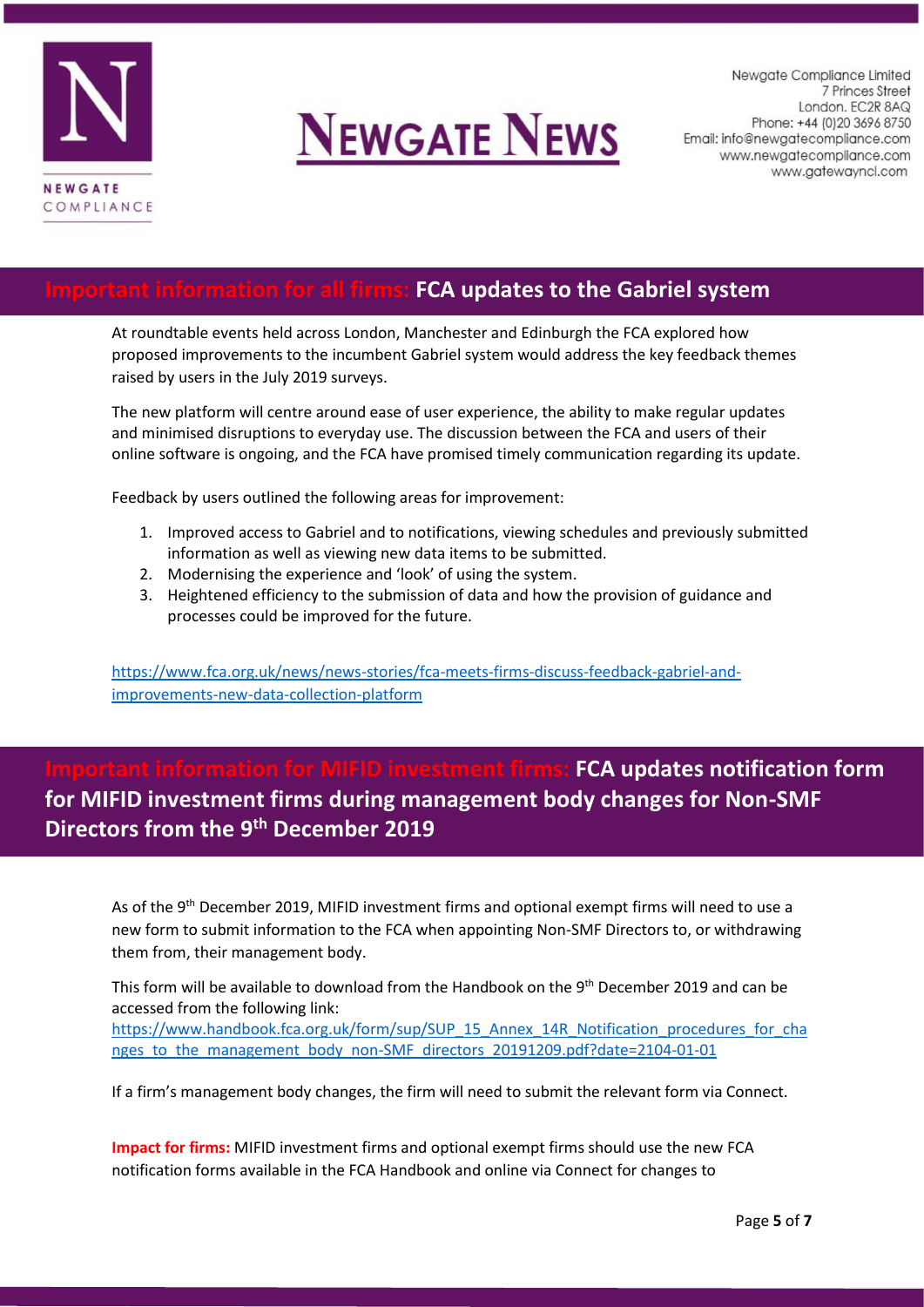



management bodies. Please contact Newgate should you have any queries on how to complete these notifications.

[https://www.fca.org.uk/news/news-stories/mifid-investment-firms-will-need-use-new-form-notify](https://www.fca.org.uk/news/news-stories/mifid-investment-firms-will-need-use-new-form-notify-fca-management-body-changes-non-smf-directors)[fca-management-body-changes-non-smf-directors](https://www.fca.org.uk/news/news-stories/mifid-investment-firms-will-need-use-new-form-notify-fca-management-body-changes-non-smf-directors)

### **Quarterly Consultation Paper No 26**

The FCA have outlined the topics of their next quarterly Consultation Paper. These include:

- 1. Clarification of the rules relating to Financial Services Compensation Scheme claims against appointed representatives and principals.
- 2. Changes to the Listing Rules' requirements, which cross-refer to the Prospectus Regulation, for information to be put on display.
- 3. Amendments to the Listing Rules to include a requirement mandating the disclosure of rights attached to the securities.
- 4. Minor amendments to the Handbook to reflect changes made by the Financial Guidance and Claims Act.
- 5. Changes to the Perimeter Guidance Manual (PERG) 15.3 on payment accounts.
- 6. Changes to regulatory reporting requirements.
- 7. Further Brexit-related changes to Handbook & BTS following extension of Article 50, which will only come into effect if the UK leaves the EU without an implementation period.

**Impact for firms:** The FCA invite feedback on these proposals which can be submitted via the following link. For feedback on chapters 2, 4, 5 and 6, the deadline for responses is 6 February 2020. For feedback on chapters 3, 7 and 8, the deadline date was 6 January 2020.

[https://www.fca.org.uk/publications/consultation-papers/cp19-33-quarterly-consultation-paper-no-](https://www.fca.org.uk/publications/consultation-papers/cp19-33-quarterly-consultation-paper-no-26)[26](https://www.fca.org.uk/publications/consultation-papers/cp19-33-quarterly-consultation-paper-no-26)